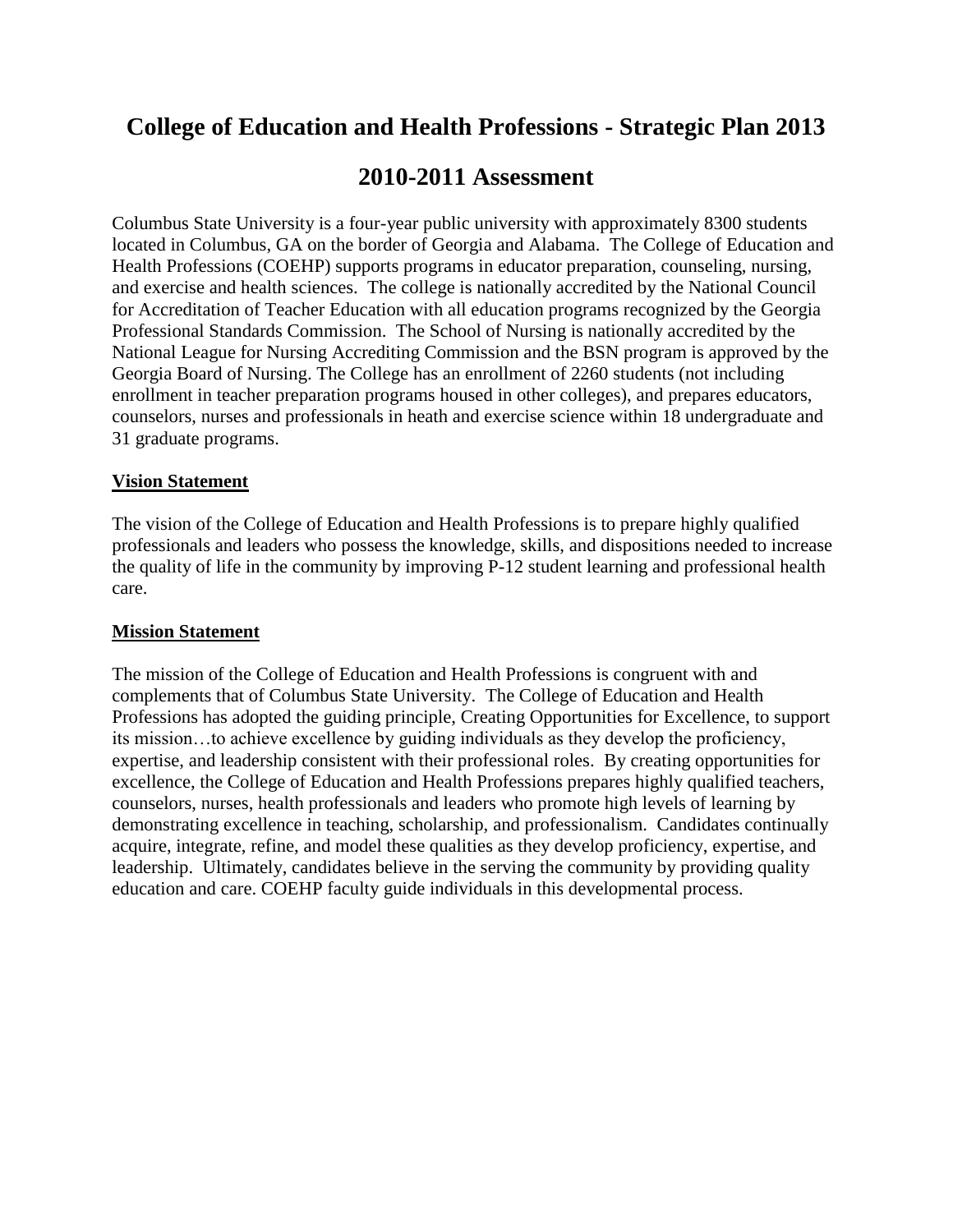#### **COE/COEHP Programs and Fall Student Enrollment**

|                                         | 2002           | 2007           | 2008          | 2009*                          | 2010           |
|-----------------------------------------|----------------|----------------|---------------|--------------------------------|----------------|
| <b>COE/COEHP Undergraduate Programs</b> | 12             | 16             | 16            | 18                             | 18             |
| CSU Undergraduate Programs              | 45             | 44             | 44            | 45                             | 46             |
| <b>COE/COEHP Graduate Programs</b>      | 23             | 26             | 28            | 31                             | 31             |
| <b>CSU Graduate Programs</b>            | 32             | 32             | 34            | 38                             | 39             |
| <b>COE/COEHP</b> Undergraduate students | $968 (+31\%)$  | $1054 (+9%)$   | $1288 (+22%)$ | 1981**                         | $2030 (+2.5%)$ |
|                                         |                |                |               | 1271 (Educ)<br>710 (Hlth Prof) |                |
| <b>COE/COEHP Graduate Students</b>      | $477 (+59%)$   | 539 $(+13%)$   | 555 $(+3%)$   | $624 (+12\%)$                  | 624            |
| <b>Total Students Enrolled in</b>       | $1445 (+39\%)$ | $1593 (+10\%)$ | $1843 (+16%)$ | $2165 (+17%)$                  | $2260 (+4\%)$  |
| <b>COE/COEHP</b>                        |                |                |               | $2605**$                       |                |
|                                         |                |                |               |                                | $2654 (+2\%)$  |
|                                         | 5,319          | 6519           | 6838          | 6969                           | 7069           |
| <b>CSU Undergraduate Students</b>       |                |                |               |                                |                |
| <b>CSU Graduate Students</b>            | 931            | 1062           | 1115          | 1210                           | 1229           |
| <b>Total Students Enrolled at CSU</b>   | 6,250          | 7581           | 7953          | 8179                           | 8298           |
|                                         |                |                |               |                                |                |
| <b>COE/COEHP Budget</b>                 | \$3,267,753    | \$3,950,000    | \$4,778,117   | \$6,796,538                    | \$6,986,262    |
| <b>CSU Budget</b>                       | \$61,341,828   | \$53,000,000   | \$77,248,000  |                                |                |
|                                         |                |                |               |                                |                |
| COE/COEHP Full-Time Faculty             | 38             | 40             | 40            | 61                             | 56             |
|                                         |                |                |               | $40$ (Educ)<br>21 (Hlth Prof)  |                |
| CSU Full-Time Faculty (including        | 218            | 278            | 283           | 296                            | 300            |
| faculty with more than 50%              |                |                |               |                                |                |
| administrative responsibilities)        |                |                |               |                                |                |

\*In Fall 2009, Health Sciences and Nursing were added to the College of Education, and the college became the College of Education and Health Professions. Enrollment numbers for 2009 were taken from two sources: the CSU Fact Book, 2009-2010, Enrollment by Declared Majors: College of Education and Health Professions and the "Students by Major by Department" report in ISIS (used to count enrollments in teacher preparation programs housed in the College of the Arts and College of Letters and Sciences).

\*\* Total enrollment including undergraduate teacher preparation programs housed in the College of the Arts and College of Letters and Sciences.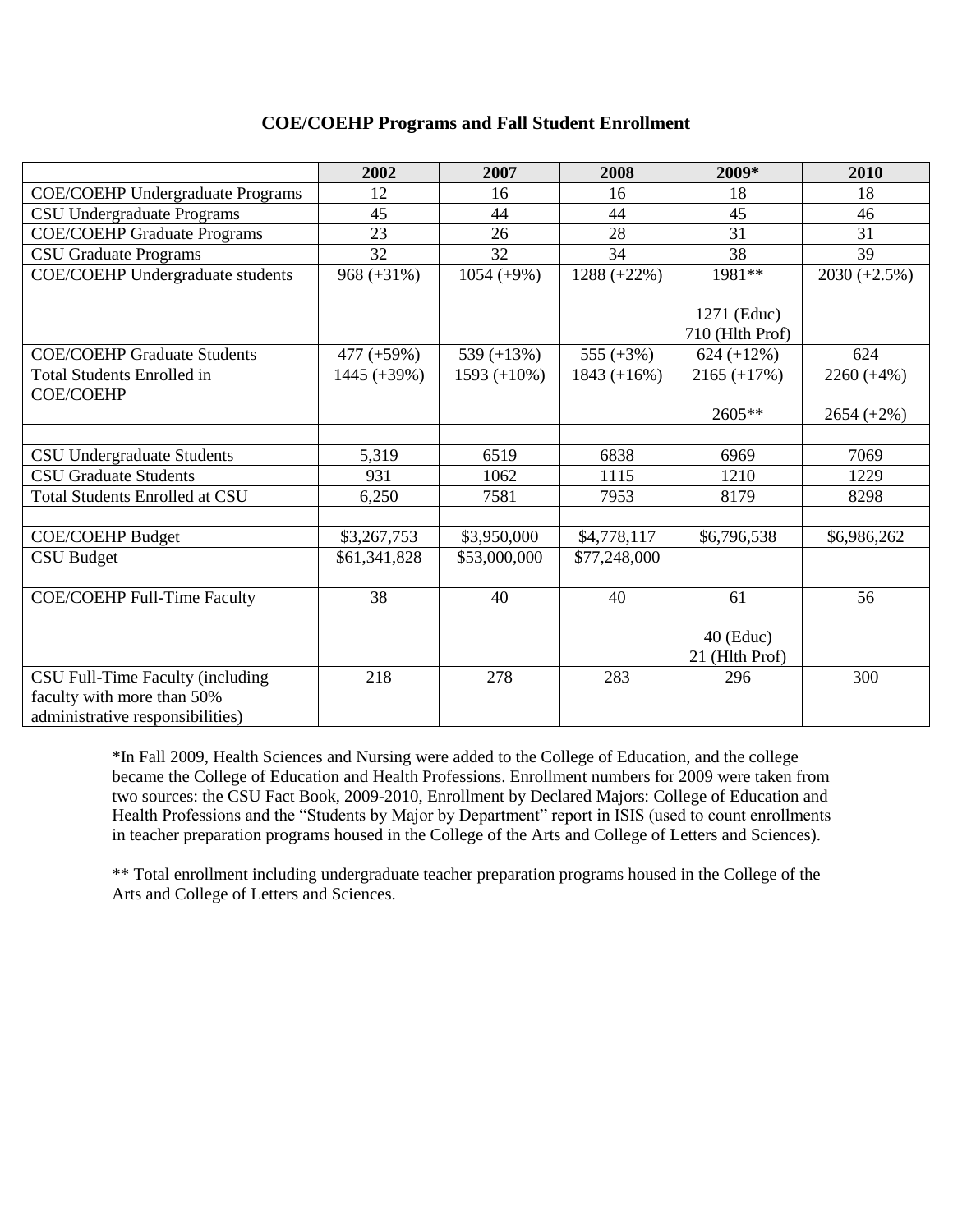# *GOALS 2013*

### **Academic Programs**

The College of Education and Health Professions significantly contributes to the academic mission of the university by providing 79% (31) of all graduate programs (39) within the university and 39% (18 out of 46) of all undergraduate programs.

As a professional leader in P-12 education and health professions for the region, the College of Education and Health Professions seeks to:

1. Obtain a Doctorate in Education.(CSU Goal 1)

The first doctoral cohort of twenty-two candidates enrolled in classes in January 2010. Of those 22 candidates, 20 successfully completed coursework in spring and summer semesters and are enrolled in classes in Fall 2010 (91% retention rate).

|                  | # of candidates<br>admitted | <b>Total enrollment</b> | # of program<br>completers |
|------------------|-----------------------------|-------------------------|----------------------------|
| Spring 2010      |                             |                         |                            |
| <b>Fall 2010</b> |                             |                         |                            |

- 2. Exceed state and national pass rates on certification/licensing exams. (CSU Goal 1)
	- a. Exceed the national average for first time pass rate for NCLEX-RN examination.

From 2005 to 2008 the average first time pass rate on the National Council Licensure Examination (NCLEX) was 95%.

| <b>Nursing Class</b> | Number | Number | Percent | <b>National Pass</b> |
|----------------------|--------|--------|---------|----------------------|
|                      | Tested | Passed | Passing | Rate                 |
| 2009                 | 83     |        | 96%     | 88%                  |
| 2010                 | 84     |        | 88%     | 88.69%               |

b. Exceed the national average for the pass rate on the national counselor exam.

# **National Counselor Exam (NCE) Results**

|           | Number        | Number | Percent             |
|-----------|---------------|--------|---------------------|
|           | <b>Tested</b> | Passed | Passing             |
| 2006-2007 | 24            |        | 96%                 |
| 2007-2008 | 23            |        | 91%                 |
| 2008-2009 |               |        | 86%                 |
| 2009-2010 |               |        | $\Omega$ $\Omega$ % |

c. Exceed 80% on the Georgia Assessment of Certified Educators examination pass rate for all certification areas. (CSU Goal 1)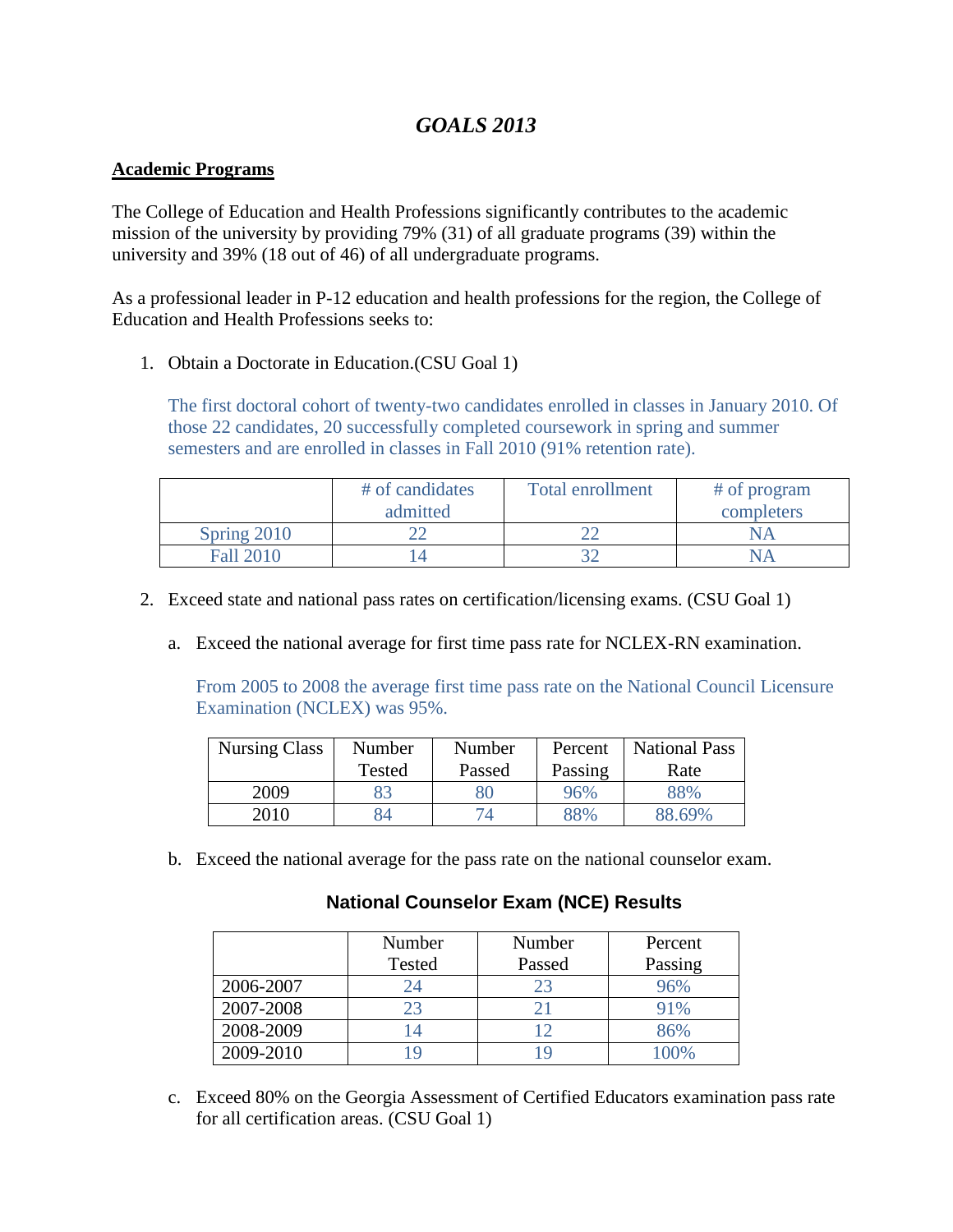In 2009-2010, all COEHP educator preparation programs had a pass rate of 83% or better except Early Childhood Education (78% pass rate) and Middle Grades Language Arts (75% pass rate). Eleven of the 17 programs for which scores were reported during this time period had a 100% pass rate. See table below.

### Georgia Assessments for the Certification of Educators (GACE) Annual Program Provider Summary Report

| <b>Assessment</b>                    | <b>Percent passing</b> |
|--------------------------------------|------------------------|
| Early Childhood Education            | 78%                    |
| Middle Grades Language Arts          | 75%                    |
| <b>Middle Grades Mathematics</b>     | 89%                    |
| <b>Middle Grades Science</b>         | 100%                   |
| Middle Grades Social Science         | 83%                    |
| English                              | 100%                   |
| Mathematics                          | 100%                   |
| <b>Biology</b>                       | 100%                   |
| Chemistry                            | 100%                   |
| History                              | 89%                    |
| <b>Special Education</b>             | 100%                   |
| Media Specialist                     | 100%                   |
| <b>School Counseling</b>             | 100%                   |
| <b>Art Education</b>                 | 100%                   |
| Music                                | 100%                   |
| <b>Health and Physical Education</b> | 96%                    |
| <b>Educational Leadership</b>        | 100%                   |
| <b>TOTAL</b>                         | 92%                    |

Program Completers For: 2009-2010 Columbus State University

- 3. Add new graduate degrees to address the need of the region (CSU Goal 1):
	- a. Master of Science degree in Exercise Science

The MS in Exercise Science was approved by the CSU curriculum committees and Graduate Council. Plans are to submit the program proposal to the Board of Regents within the next two years for review and system approval.

b. Master of Science degree in Nursing

The MS in Nursing was approved by the Board of Regents in Spring 2011. The first cohort of students will be admitted in Fall 2011.

c. Master of Public Health

The Master of Public Health program has been developed and will be submitted to the appropriate CSU curriculum committees to begin the approval process. Additional faculty will be needed to support this program.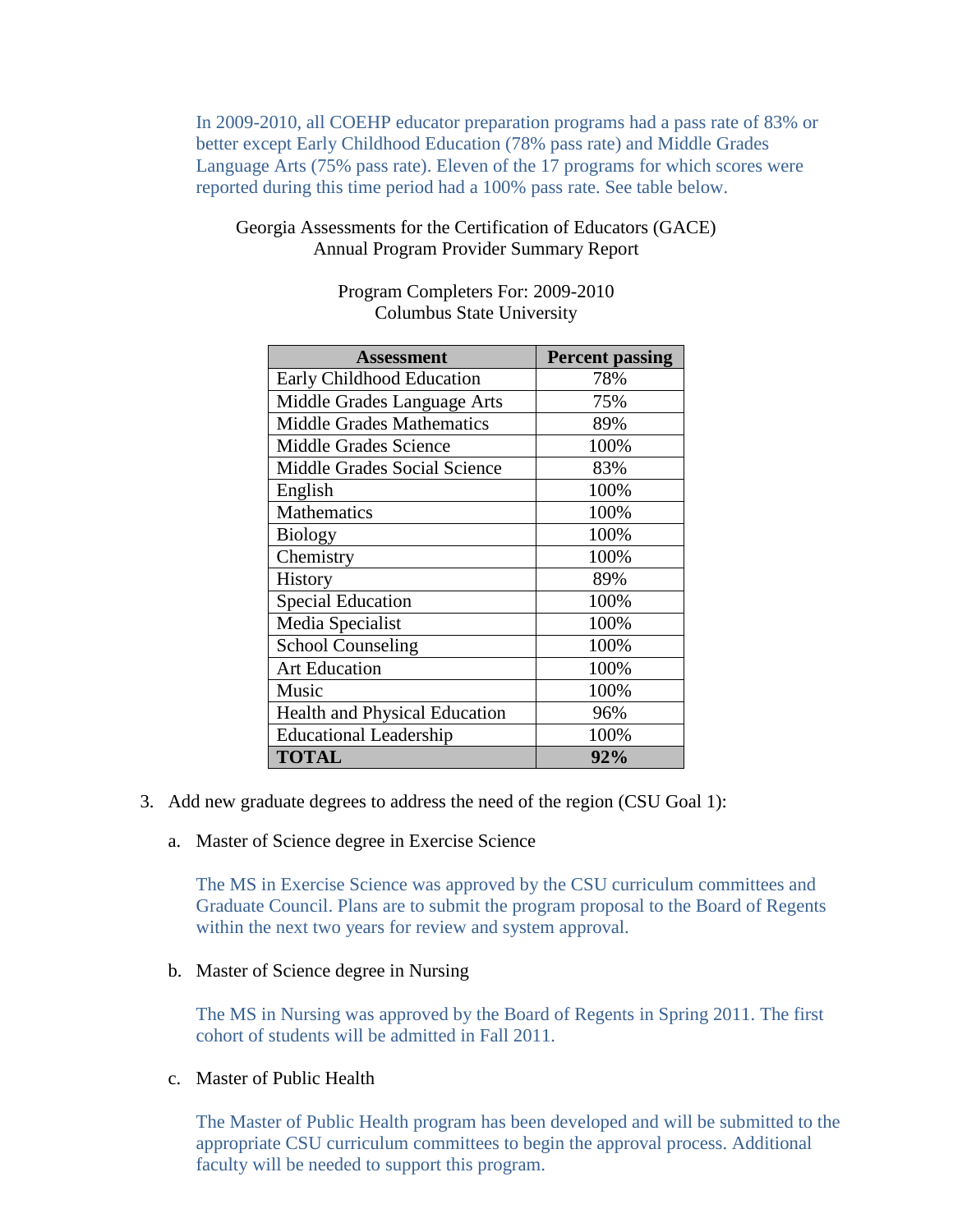d. Master of Education degree in Student Affairs

The MEd in Student Affairs was approved by the CSU curriculum committees and Graduate Council and was submitted to the Board of Regents for review but was not approved. We do offer an Educational Leadership Higher Education Track.

#### e. Master of Science degree in Marriage, Couple and Family Counseling

The Department of Counseling, Foundations, and Leadership is not currently pursuing the creation of a degree program in Marriage and Family Therapy. While this may be a viable addition to the degree offerings of the department in the future, faculty have made a decision to focus on a certificate program. The certificate program in Marriage and Family Therapy is a certification program that prepares students for state licensure as a marriage and family therapist.

#### f. Online Master of Arts in Teaching Degree in Math and Science Education

The online MAT in Math and Science was implemented in Spring 2009.

|           | # of candidates | <b>Total enrollment</b> | # of program |
|-----------|-----------------|-------------------------|--------------|
|           | admitted        |                         | completers   |
| 2009-2010 | 12 math         | 12 math                 | NΑ           |
|           | 5 science       | 11 science              |              |
| 2010-2011 | 12 math         | 22 math                 | 5 math       |
|           | 5 science       | 16 science              | 4 science    |

g. Specialist Degree in Special Education

The EdS in Special Education was approved by the Board of Regents in Spring 2011. The first cohort of students will begin the program in Fall 2011.

4. Achieve outstanding ratings (4) on all indicators of the Regent's Principles and Actions for teachers, counselors, and leaders. (CSU Goal 1)

Institutions are not currently required to submit institutional reports addressing the Regents' Principles and Actions for the preparation of counselors and leaders. Teacher preparation programs are required to submit NCATE Part C reports and 20,000 by 2020 updates in the place of their  $P \& A$  reports. The BOR has established a task force to review the Principles and Actions before going forward with the requirement for this reporting in the future.

- 5. Expand programs to address the needs in the region. (CSU Goal 1)
	- a. Revise Master of Education Degree in Special Education to include Adaptive Curriculum as a specialty.

Currently under development

b. Create Online RN to BSN program for nursing.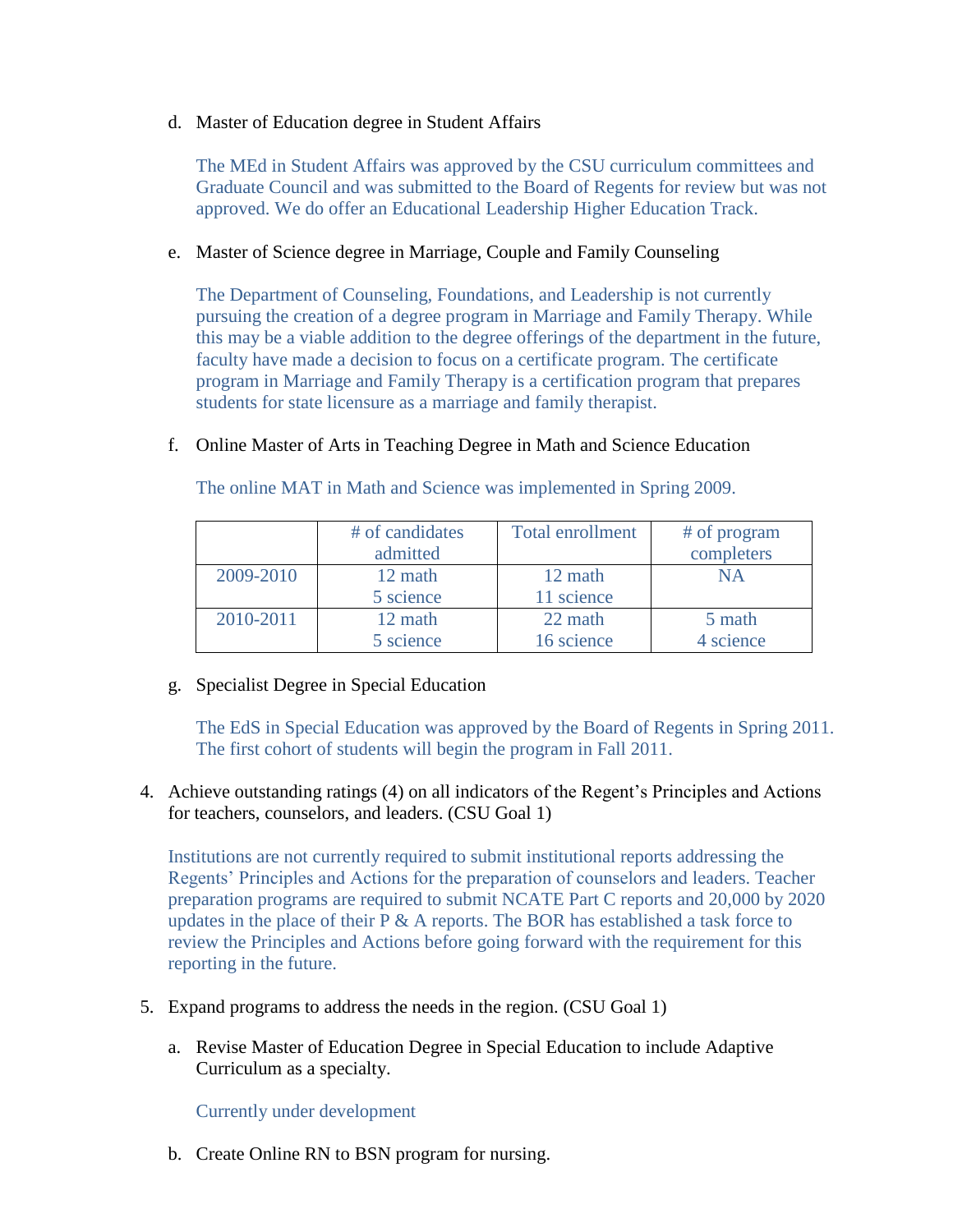In 2009-2010, the RN-BSN program was revised to reflect the new BSN program outcomes. The first cohort of 22 students enrolled in the online RN to BSN program in Fall 2010. This program was also placed fully online (except for a community clinical experience that can be done in the student's geographic area with a faculty approved preceptor). The program is 12-months in length and courses are offered in 8-10 week sessions making the load more manageable for working nurses. The program starts every October but multiple entry points are being considered.

#### c. Create Online BSN to MSN program for nursing.

The MSN program was approved by the BOR in spring 2011. This 4-semester program offers tracks in education and leadership and is fully online except for a practicum. This program is offered collaboratively with Clayton State University and Georgia Southwestern University. The curriculum is currently being revised to reflect the new American Association of Colleges of Nursing (AACN) standards.

### d. Develop and offer an online Master of Education in Educational Leadership

The online MEd in Educational Leadership was implemented in Spring 2009.

|           | # of candidates | Total enrollment | # of program |
|-----------|-----------------|------------------|--------------|
|           | admitted        |                  | completers   |
| 2009-2010 |                 |                  |              |
| 2010-2011 |                 |                  |              |

#### e. Create EDS Leadership online

A substantive change report will be submitted to the Georgia Professional Standards Commission (PSC) in 2011-2012. If approved, the online Ed.S. program in Educational Leadership will start in Fall 2012.

- 6. Obtain or maintain national accreditation/recognition for all eligible programs
	- a. Maintain NCATE/PSC accreditation.

Preparations are underway for the Spring 2013 onsite continuing approval review. Program reports will be submitted to the PSC in September 2011.

- b. Obtain National Accreditation of both the undergraduate and graduate programs in Health Science by the Council of Education in Public Health (CEPH). (CSU Goal 1)
- c. Obtain national recognition for educator preparation programs from Specialty Program Associations (SPAs) recognized by NCATE. (CSU Goal 1)

Special Education program reports were submitted to the Counsel on Exceptional Children (CEC) in March 2011.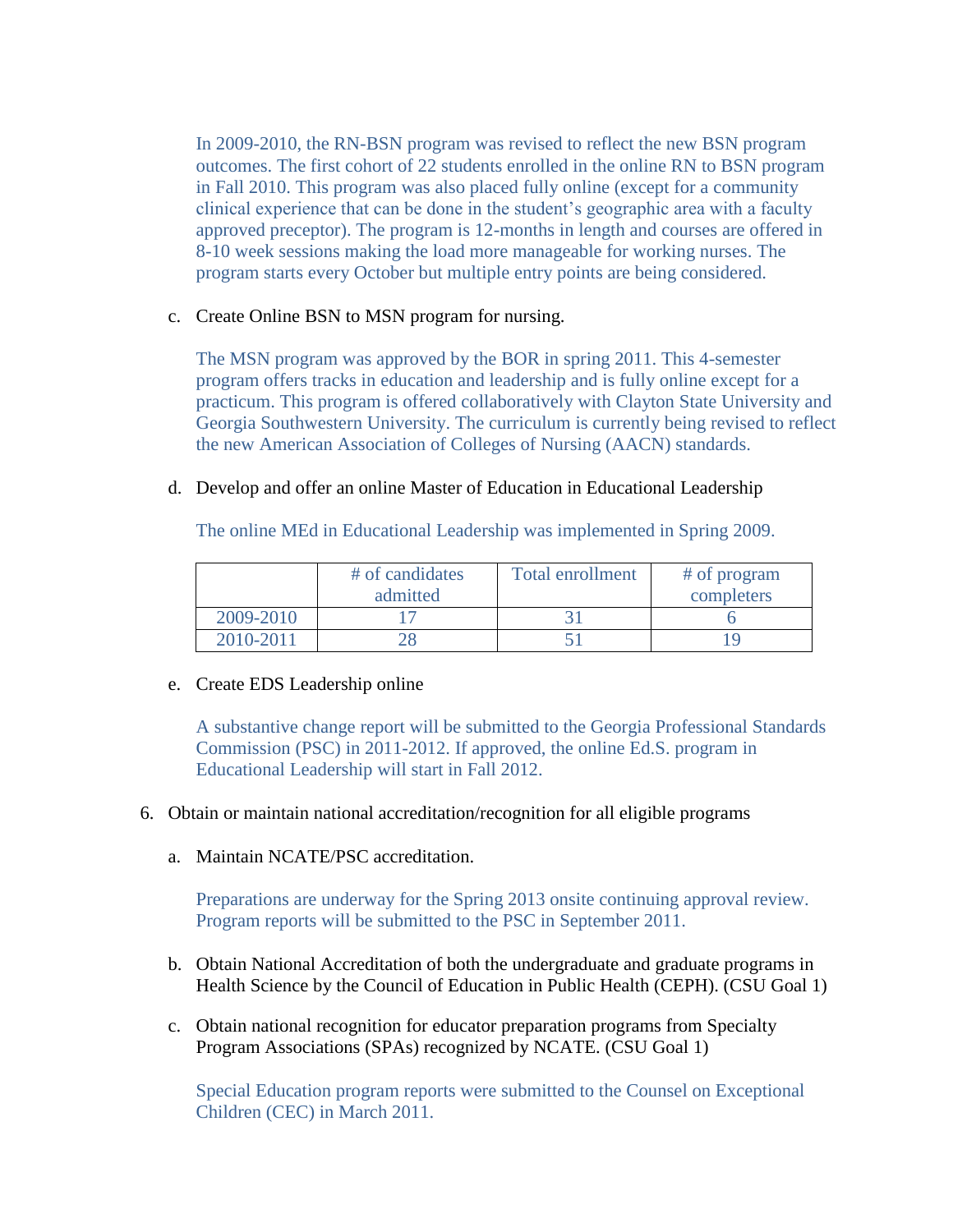d. Obtain national accreditation from the American Association of Colleges of Nursing while maintaining accreditation from the National League for Nursing Accrediting Commission. (CSU Goal 1)

The School of Nursing was granted full accreditation, without recommendations, from the Commission on Collegiate Nursing Education (CCNE) in March 2010. The initial accreditation was granted for the maximum time of 5 years. The next scheduled visit will be spring 2015. The National League for Nursing Accrediting Commission accreditation was allowed to lapse in December 2010 after receiving notification from CCNE.

d. Maintain national accreditation of counseling programs from Counseling and Counseling Related Educational Programs (CACREP).

The counseling programs completed a self-study and underwent a review by CACREP in 2009. The program maintained their national accreditation from Counseling and Counseling Related Educational Programs of the American Counseling Association through 2017.

# **People**

As a leader in graduate education at CSU, the College of Education and Health Professions graduate student enrollment in Fall 2010 was 624 students which is 51% of the 1229 total graduate population at the university. The College of Education and Health Professions has streamlined admission criteria, program accessibility and developed an active recruitment strategy to provide quality programs for educators in the region. Graduate enrollment has increased by 108% since 1997. With continued growth, the College of Education and Health Professions anticipates an enrollment of 800 students by 2013.

Undergraduate enrollment in the College of Education grew to more than 1000 students in 2007 which was a 43% increase since 1997. In 2009, programs in Health Science and the School of Nursing merged with the College of Education to become the College of Education and Health Professions, creating an undergraduate enrollment of more than 1900 students (including enrollment in teacher preparation programs housed in other colleges) and a graduate enrollment of more than 600 students. In Fall 2010, undergraduate enrollment in the COEHP increased by approximately 2.5% while graduate enrollment held steady.

While the student enrollment in the College of Education and Health Professions has dramatically increased, the number of full-time faculty has not. From 1997 to 2008, the number of faculty increased by three positions (37 to 40 or 8%). In Fall 2009, four health science faculty and 17 nursing faculty were added to the COEHP as a result of the reorganization of the college, but no new faculty positions were added. While the COEHP has seen little or no increase in the number of full-time faculty since 1997, the university as a whole has increased the number of faculty from 221 in 1997 to 300 in 2010, which is approximately a 36% increase.

As a professional leader in P-12 education and health professions for the region, the College of Education and Health Professions seeks to:

1. Increase the number of qualified faculty. (CSU Goal 1)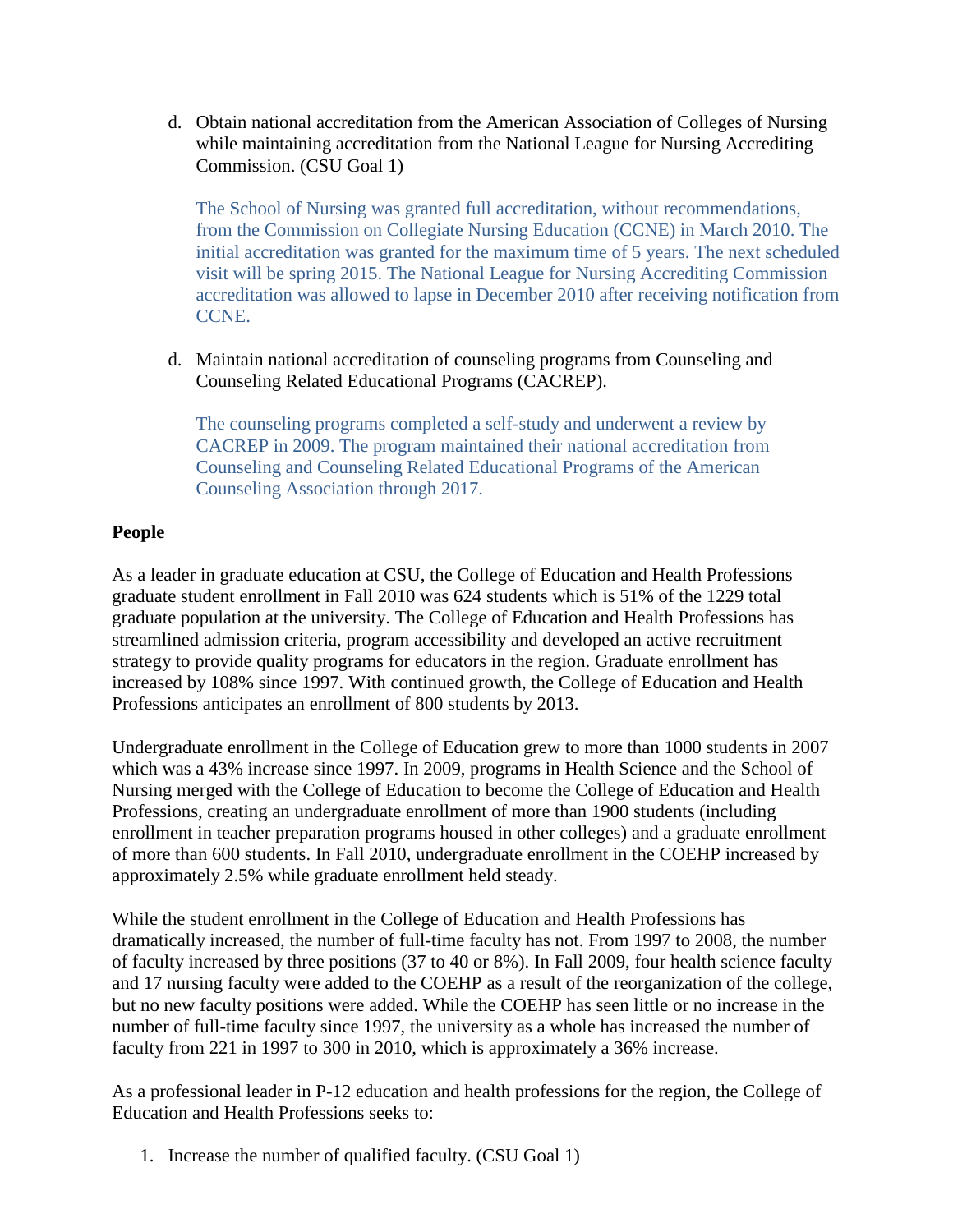|                             | <b>Fall 2006</b> | <b>Fall 2007</b> | <b>Fall 2008</b> | Fall 2009*       | <b>Fall 2010</b> |
|-----------------------------|------------------|------------------|------------------|------------------|------------------|
| <b>Total Full-Time</b>      | 40               | 38               | 40               | $61*$            | 59               |
| Faculty                     |                  |                  |                  | 40 (Education)   |                  |
|                             |                  |                  |                  | 21 (Health Prof) |                  |
|                             |                  |                  |                  |                  |                  |
| <b>Tenured Faculty</b>      | 16               | 20               | 19               | $24*$            | 22               |
|                             |                  |                  |                  |                  |                  |
| <b>Tenure-track Faculty</b> | 15               |                  | 12               | $22*$            | 20               |
| (not tenured)               |                  |                  |                  |                  |                  |
| Not on tenure track         | Q                |                  |                  | 15               |                  |
|                             |                  |                  |                  |                  |                  |

 \* *Increase in number of faculty due to addition of Health Science and Nursing faculty as a result of the college reorganization; no new faculty positions added in Fall 2009*

2. Increase the number of full and part-time advisors in the College of Education and Health Professions Student Advising and Field Experiences (SAFE) office. (CSU Goal 1)

|                     | 2006-2007 | 2007-2008 | 2008-2009 | 2009-2010    | 2010-2011 |
|---------------------|-----------|-----------|-----------|--------------|-----------|
| Number of full-time |           |           |           |              |           |
| faculty working as  |           |           |           |              |           |
| advisors            |           |           |           |              |           |
| Number of part-time |           |           |           |              |           |
| faculty working as  |           |           |           |              |           |
| advisors            |           |           |           |              |           |
| Number of part-time | 3         |           | っ         | 1 Health     |           |
| advisors            |           |           |           | Science      |           |
|                     |           |           |           | 2 Teacher Ed |           |
|                     |           |           |           | 2 Nursing    |           |

3. Increase the number of candidates enrolled in high need fields in the following areas: Special Education, Mathematics Education, Science Education, Middle Grade Mathematics, Middle Grades Science, English Education, History Education, Foreign Language Education and Nursing. (CSU Goal 2)

|                    |                                |                         | rumoci of Canunuates Embrica by Frogram |                         |                    |               |
|--------------------|--------------------------------|-------------------------|-----------------------------------------|-------------------------|--------------------|---------------|
|                    | 2006-2007                      | 2007-2008               | 2008-2009                               | 2009-2010               | 2010-2011          | $\frac{0}{0}$ |
|                    |                                |                         |                                         |                         |                    | change        |
|                    |                                |                         |                                         |                         |                    | since         |
|                    |                                |                         |                                         |                         |                    | 2006          |
| Special            | 78                             | 106                     | 133                                     | 116                     | 140                | $+79%$        |
| Education          | (49 BSEd, 5)                   | (56 BSEd, 8)            | (65 BSEd, 16)                           | (66 BSEd, 8)            | (81 BSEd, 13)      |               |
|                    | PB. 24                         | PB, 42 MAT)             | <b>PB, 52 MAT)</b>                      | PB, 42                  | <b>PB, 46 MAT)</b> |               |
|                    | MAT)                           |                         |                                         | MAT)                    |                    |               |
| Secondary          | 58                             | 53                      | 54                                      | 82                      | 86                 | $+48%$        |
| <b>Mathematics</b> | (53 BA/BS, 0)                  | (43 BS, 3 PB,           | (31 B S, 7 P B,                         | (44 B <sub>S</sub> , 5) | (40 BA/BS, 4)      |               |
|                    | PB, 5 MAT)                     | 7 MAT)                  | 11 MAT, 5                               | PB. 21                  | PB, 20 MAT,        |               |
|                    |                                |                         | MATC)                                   | <b>MAT, 12</b>          | 22 MATC)           |               |
|                    |                                |                         |                                         | MATC)                   |                    |               |
| Secondary          | 32                             | 43                      | 48                                      | 57                      | 48                 | $+50%$        |
| $S_{cipnca}$       | $(25 \text{ RA} / \text{RS}$ 0 | (28 B <sub>A</sub> /RS) | $(25 \text{ RA} / \text{RS}$ 5          | $(29$ RA/RS             | (22 BA/BS, 1)      |               |

(28 BA/BS, 1 PB, 14 MAT)

Science

(25 BA/BS, 0 PB, 7 MAT)

**Number of Candidates Enrolled by Program**

(25 BA/BS, 5 PB, 10 MAT,

(29 BA/BS, 5 PB, 12

PB, 9 MAT,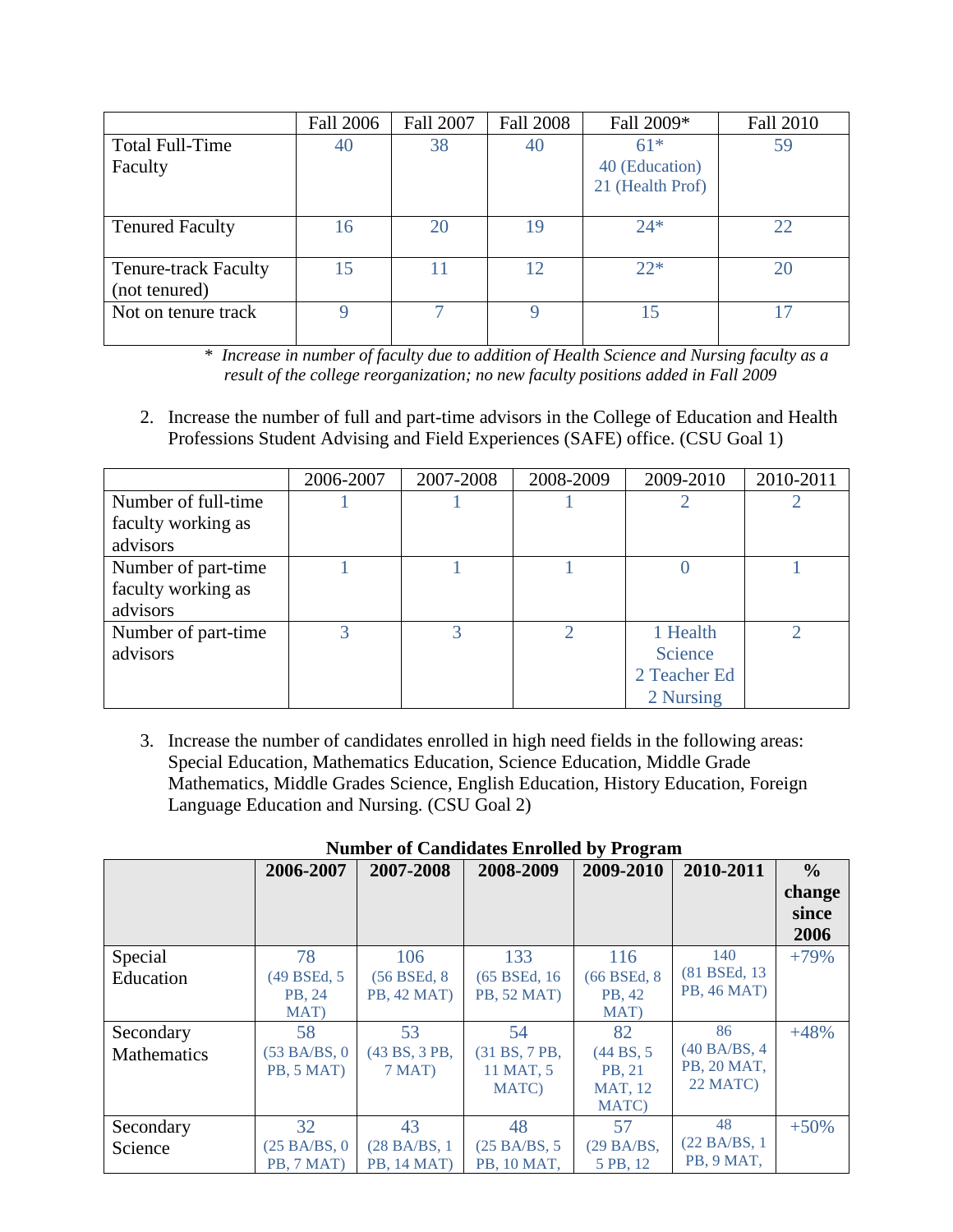|                |              |                    | 8 MATC)            | <b>MAT, 11</b> | 16 MATC)           |        |
|----------------|--------------|--------------------|--------------------|----------------|--------------------|--------|
|                |              |                    |                    | MATC)          |                    |        |
| Middle Grades  | 110          | 127                | 119                | 129            | 128                | $+16%$ |
|                | (77 BSEd, 7) | (95 BSEd, 17)      | (77 BSEd, 13)      | (93 BSEd, 4    | (86 BSEd, 11)      |        |
|                | PB, 26       | <b>PB, 15 MAT)</b> | <b>PB, 29 MAT)</b> | PB, 32         | <b>PB, 31 MAT)</b> |        |
|                | MAT)         |                    |                    | MAT)           |                    |        |
| Secondary      | 99           | 87                 | 89                 | 101            | 90                 | $-9\%$ |
| English        | (79 BA, 1    | (62 BA, 5 PB,      | (55 BA, 9 PB,      | (67BA, 1)      | (60BA, 3)          |        |
|                | PB, 19       | 20 MAT)            | 25 MAT)            | PB, 33         | <b>PB, 27 MAT)</b> |        |
|                | MAT)         |                    |                    | MAT)           |                    |        |
| Secondary      | 107          | 101                | 96                 | 118            | 101                | $-6\%$ |
| <b>History</b> | (91BA, 7)    | (86 BA, 6 PB,      | (76BA, 6PB,        | (98 BA, 2)     | (80BA, 6)          |        |
|                | PB, 9 MAT)   | $9$ MAT)           | 14 MAT)            | PB, 18         | <b>PB, 15 MAT)</b> |        |
|                |              |                    |                    | MAT)           |                    |        |
| Foreign        | 30           | 31                 | 13                 | 19             | 19                 | $-37%$ |
| Language       | (30BA, 0)    | (28 BA, 3)         | (12 BA, 1 PB)      | (18 BA, 1)     | (11BA, 8)          |        |
| Education      | PB)          | PB)                |                    | PB)            | PB)                |        |
| <b>Nursing</b> | 547          | 464                | 483                | 521            | 581                | $+6%$  |

*Sources: CSU Facts and Figures:<http://ir.colstate.edu/reports/factsfigures.asp> and "Students by Major by Department" report in ISIS; MAT and post-bac enrollments taken from PAAR.*

4. Increase the number of graduates recommended for certification and licensure in high need fields especially in the following areas: Special Education, Mathematics Education, Science Education, Middle Grade Mathematics, Middle Grades Science, English Education, History Education, Foreign Language Education and Nursing. (CSU Goal 2)

#### **Number of Candidates Recommended for Certification and Licensure**

|           |                                                             | <b>Teacher Preparation Programs</b>                                     | <b>Nursing</b>                                          |                                                                     |  |
|-----------|-------------------------------------------------------------|-------------------------------------------------------------------------|---------------------------------------------------------|---------------------------------------------------------------------|--|
|           | Number of<br>candidates<br>recommended<br>for certification | Number of<br>minority<br>candidates<br>recommended<br>for certification | Number of<br>candidates<br>recommended<br>for licensure | Number of<br>minority<br>candidates<br>recommended<br>for licensure |  |
| 2006-2007 | 380                                                         | 26                                                                      |                                                         |                                                                     |  |
| 2007-2008 | 303                                                         | 58                                                                      |                                                         |                                                                     |  |
| 2008-2009 | 359                                                         | 109                                                                     |                                                         |                                                                     |  |
| 2009-2010 | 256                                                         | 68                                                                      | 84                                                      | 33                                                                  |  |
| 2010-2011 | 242                                                         | 73                                                                      | 82                                                      | 37                                                                  |  |

5. Increase the number of candidates admitted to the Teacher Education Program. (CSU Goal 2)

|           | Summer | Fall | Spring | Total |
|-----------|--------|------|--------|-------|
| 2006-2007 |        |      |        | 209   |
| 2007-2008 | 39     | 117  |        | 246   |
| 2008-2009 | 53     |      |        | 218   |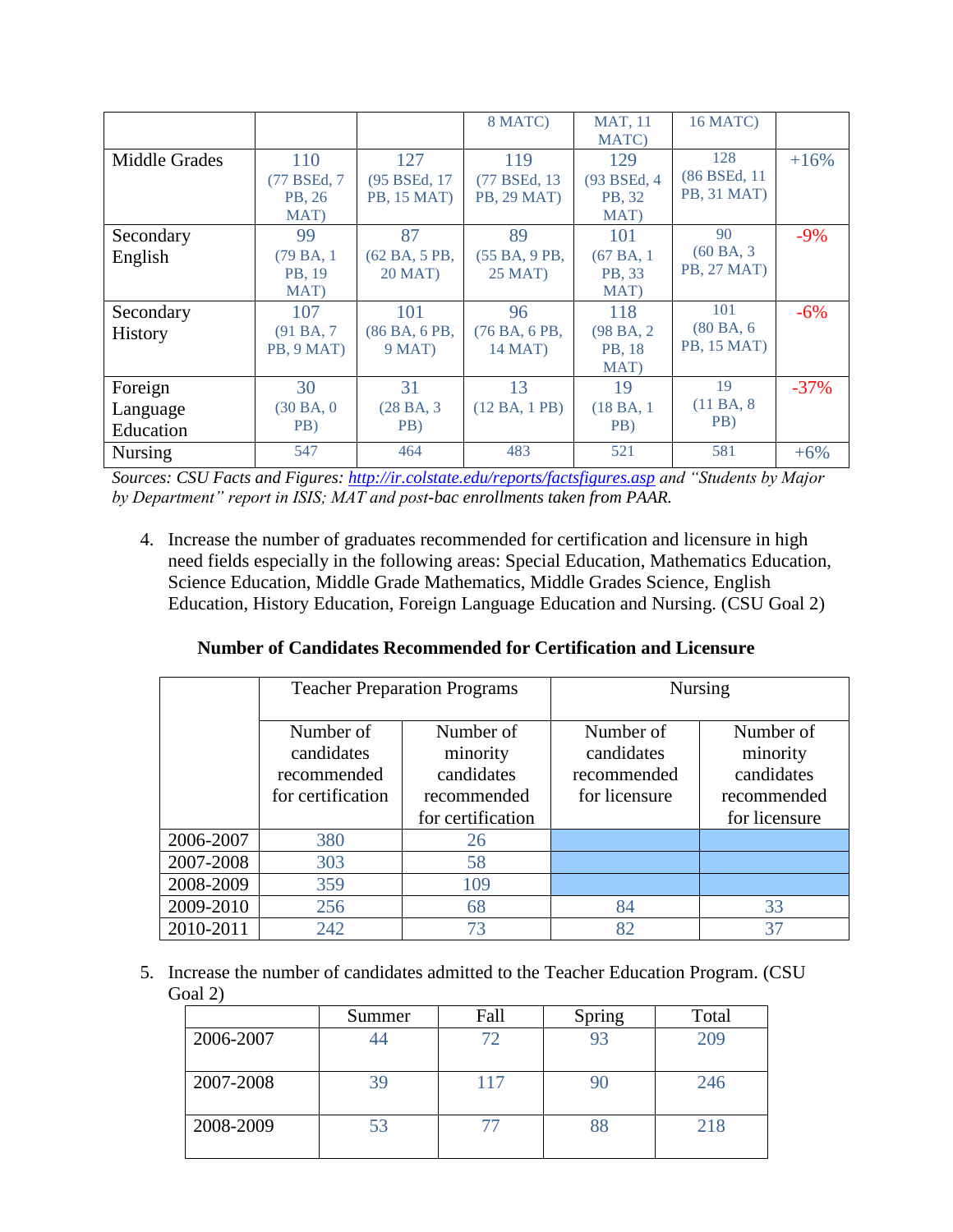| 2009-2010 | 106 | $\cap$<br>،  ے | ◡   | 308 |
|-----------|-----|----------------|-----|-----|
| 2010-2011 | ັບ  |                | 107 | __  |

6. Increase the number of candidates admitted to the undergraduate nursing program. (CSU Goal 2)

|           | Number of pre-nursing<br>candidates | Number of nursing<br>candidates |
|-----------|-------------------------------------|---------------------------------|
| 2009-2010 | <b>330 Fall</b>                     | 194 Fall                        |
|           | 299 Spring                          | 181 Spring                      |
| 2010-2011 | 425 Fall                            | $216$ Fall*                     |
|           | 383 Spring                          | $214$ Spring*                   |

\*These numbers include 19 RN-BSN students in Fall, 22 RN-BSN students in Spring.

7. Increase the number of graduate students enrolled in the College of Education and Health Professions. (CSU Goal 2)

The College has streamlined admission criteria, program accessibility, and developed an active recruitment strategy to provide quality programs for educators in the region. Graduate enrollment in the COEHP has increased by 74% since Fall 2006.

|                    | <b>Fall 2006</b> | <b>Fall 2007</b>                                            | <b>Fall 2008</b> | <b>Fall 2009</b> | <b>Fall 2010</b> |
|--------------------|------------------|-------------------------------------------------------------|------------------|------------------|------------------|
| Number of graduate | 358              | $\left( \frac{539}{+51\%} \right)$   555 (+3%)   624 (+12%) |                  |                  | 624              |
| students enrolled  |                  |                                                             |                  |                  |                  |

8. Increase the number of graduate assistantships in the College of Education and Health Professions and include two new graduate assistants to serve as technology assistants for faculty, staff, and students. (CSU Goal 2)

|                              |           | ັ<br>Fall                   | Spring         | Summer         |
|------------------------------|-----------|-----------------------------|----------------|----------------|
| <b>Teacher Education</b>     | 2006-2007 | 9                           |                | 3              |
|                              | 2007-2008 | 5                           |                | 3              |
|                              | 2008-2009 | 5                           |                | 3              |
|                              | 2009-2010 | 6                           |                | $\overline{2}$ |
|                              | 2010-2011 | 5                           |                | 4              |
| Counseling, Foundations $\&$ | 2006-2007 | $\overline{2}$              | 2              | $\overline{2}$ |
| Leadership                   | 2007-2008 | $\overline{2}$              | 2              | $\overline{2}$ |
|                              | 2008-2009 | 3                           | 3              | $\overline{4}$ |
|                              | 2009-2010 | 4                           | 4              | 5              |
|                              | 2010-2011 | 5                           | 4              | $\overline{4}$ |
| Health, Physical Education,  | 2008-2009 |                             |                |                |
| <b>Exercise Science</b>      |           | $14*$                       | $14*$          | $7*$           |
|                              | 2009-2010 | $\mathcal{D}_{\mathcal{L}}$ | $\overline{2}$ |                |
| *Hughston Fellows (grant-    |           | $14*$                       | $14*$          | 7*             |

#### **Number of Graduate Assistants by Department**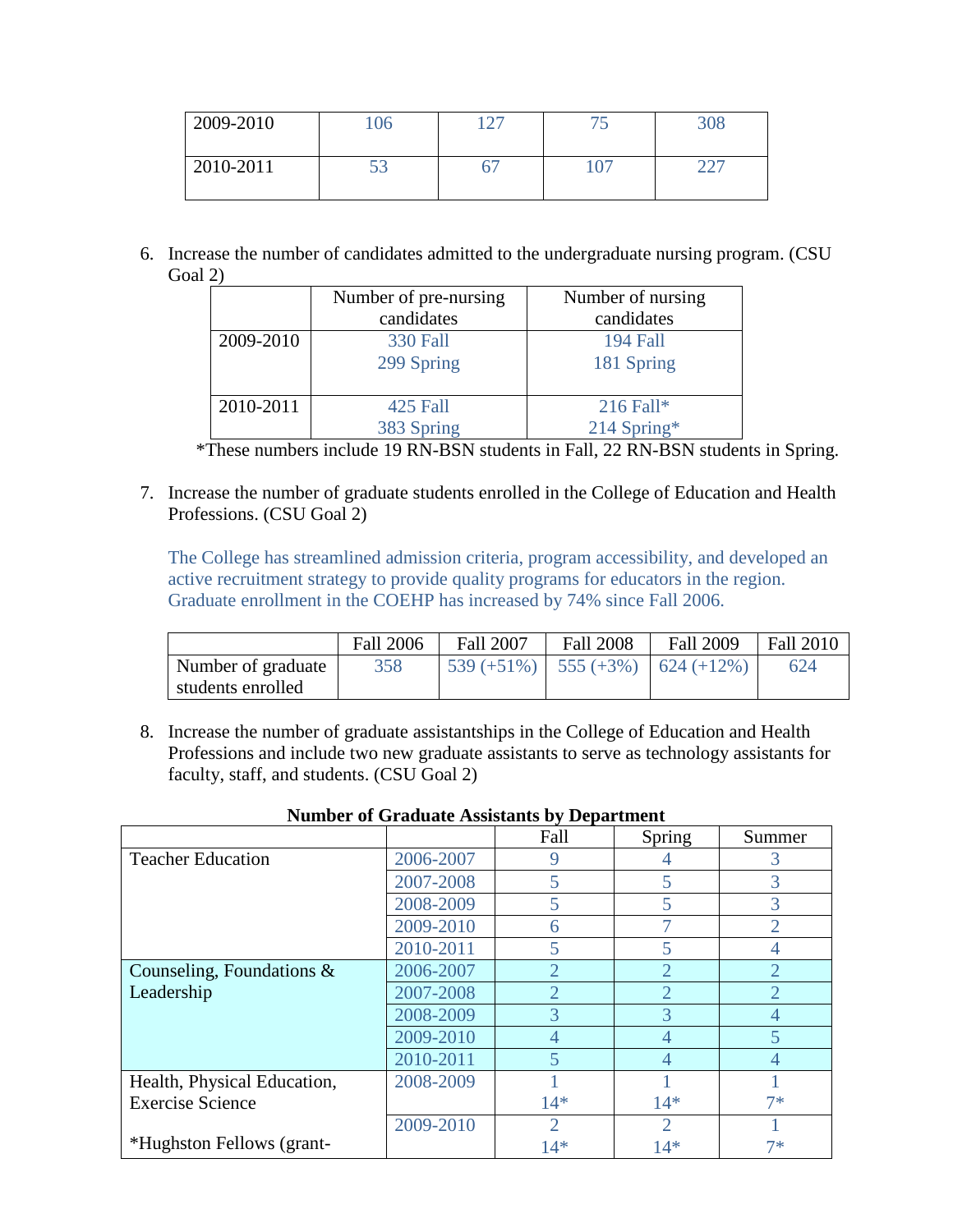|                                |           | Fall           | Spring         | Summer         |
|--------------------------------|-----------|----------------|----------------|----------------|
| funded positions)              | 2010-2011 |                |                |                |
|                                |           | $12*$          | $7*$           | $6*$           |
| <b>Nursing</b>                 | 2009-2010 | $\overline{0}$ | $\overline{0}$ | $\overline{0}$ |
|                                |           |                |                |                |
|                                | 2010-2011 | $\theta$       | $\overline{0}$ | $\overline{0}$ |
| Dean's Office                  | 2006-2007 |                |                | $\overline{2}$ |
|                                | 2007-2008 | 3              | $\overline{2}$ | $\overline{2}$ |
|                                | 2008-2009 | 3              | 3              | $\overline{2}$ |
|                                | 2009-2010 | $\overline{2}$ | 3              |                |
|                                | 2010-2011 | 3              | 3              | 3              |
| <b>Outreach Centers (CQTL,</b> | 2009-2010 | $\overline{3}$ | $\overline{3}$ |                |
| CRMC, Oxbow, SAFE)             |           |                |                |                |
|                                | 2010-2011 | $\overline{3}$ | $\overline{3}$ | $\overline{0}$ |
| <b>Total for COEHP</b>         | 2006-2007 | 12             | $\overline{7}$ | $\overline{7}$ |
|                                | 2007-2008 | 10             | 9              | 7              |
| *Hughston Fellows (grant-      | 2008-2009 | 12             | 12             | 10             |
| funded positions)              |           | $14*$          | $14*$          | $7*$           |
|                                | 2009-2010 | 17             | 19             | 10             |
|                                |           | $14*$          | $14*$          | $7*$           |
|                                | 2010-2011 |                |                |                |
|                                |           | $12*$          | $7*$           | $6*$           |

9. Add full-time staff to support technology needs for faculty. (CSU Goal 2 and CSU Goal 5)

The COEHP Dean's Office is helping to fund a staff position for a person who provides training and support for faculty in the area of technology. This person also teaches a graduate technology course for the Department of Teacher Education.

10. Add full-time web developer. (CSU Goal 2 and CSU Goal 5)

In 2009-2010, a web developer was assigned to a  $\frac{4}{10}$  position with the COEHP. The COEHP Dean's Office is helping to fund this position.

11. Add full-time development coordinator. (CSU Goal 4)

A full-time development coordinator was hired in Spring 2009.

12. Increase administrative staff support for COEHP. (CSU Goal 1)

# **Finance**

In 1997, the College of Education had no endowed scholarships or faculty chairs. By 2007, the College of Education secured two endowed faculty chairs and more than 10 endowed scholarships.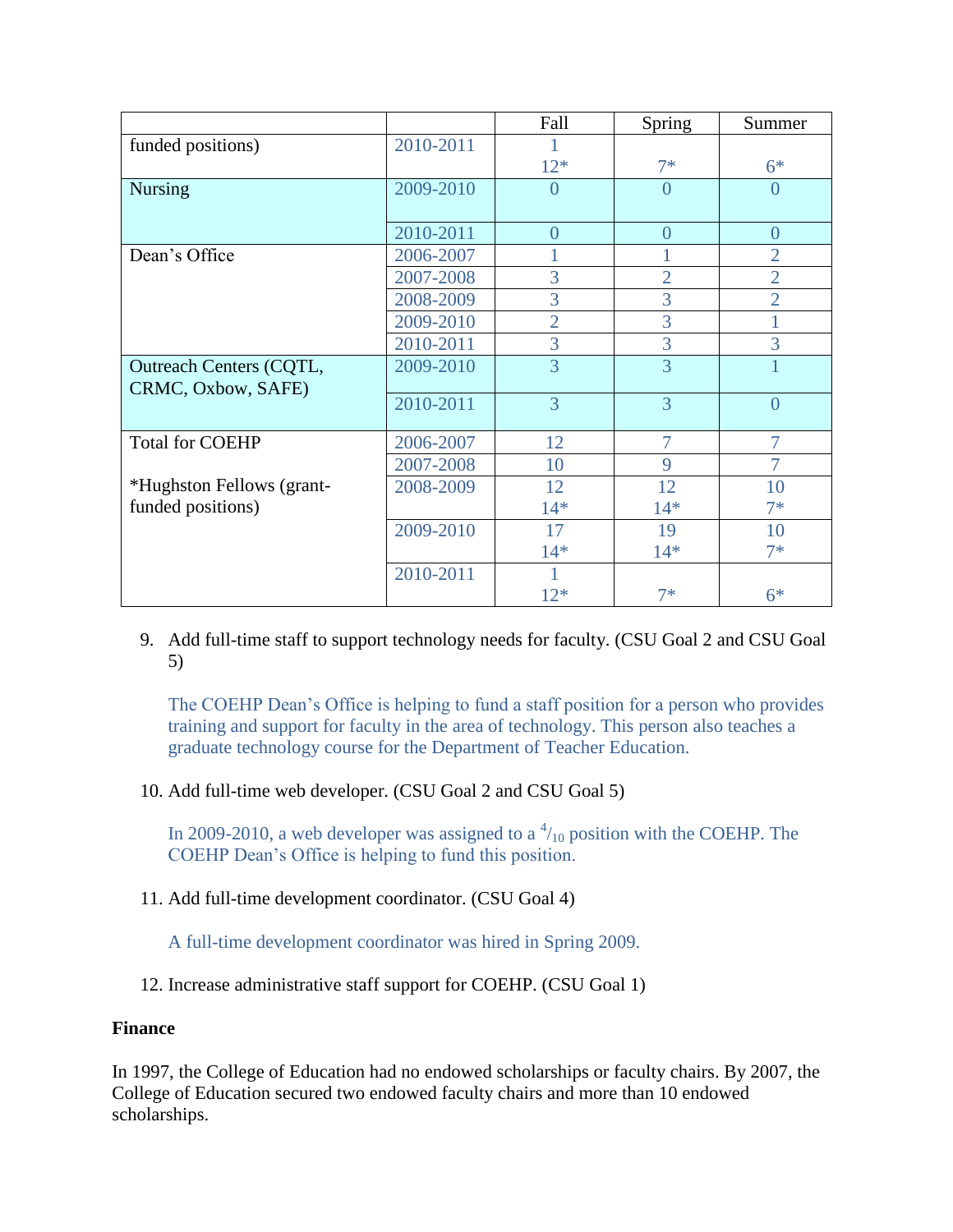In 2007, the College of Education began its first unrestricted endowment for benefit of the College. The endowment began in summer 2007 with gifts of \$5,000 or greater.

In Fall 2007, the College of Education conducted its first annual fund (Friends of the College of Education) to raise unrestricted funds to support faculty recruitment and development, program development, enhanced faculty and student instructional technology, and dynamic community educational programs.

As a P-12 educational leader for the region, the College of Education and Health Professions seeks to:

- 1. Achieve endowments to support College of Education and Health Professions programs, faculty, and students.
	- a. Achieve a \$2,000,000 College of Education and Health Professions Endowment supported by the Education Order which is funded by gifts of \$5,000 or greater. (CSU Goal 4)

|           | Total amount given each<br>year | <b>Total Endowment</b> |
|-----------|---------------------------------|------------------------|
| 2006-2007 | \$5,000.00                      | \$5,000.00             |
| 2007-2008 | \$24,324.01                     | \$29,355.07            |
| 2008-2009 | \$251,688.94                    | \$290,069.09           |
| 2009-2010 | \$12,265.62                     | \$330,332.28           |
| 2010-2011 | \$1,000.00                      | \$371,180.75           |

b. Achieve a \$500,000 School of Nursing Endowment supported by gifts of \$5,000 or greater. (CSU Goal 4)

This was in development in 2009-2010, but efforts were redirected to build a community campaign to match gifts pledged by the hospitals. Champ Baker is leading an effort to secure pledges from physicians within the community. These funds will support additional nursing expansions, including the RN-to-BSN and MSN degree programs.

In 2010-2011, the Doctors for Nursing campaign, led by Dr. Champ Baker, helped to raise approximately \$40,000 for the School of Nursing.

- 2. Achieve gifts to name the college and school.
	- a. Achieve a \$10,000,000 gift to name the College of Education and Health Professions. (CSU Goal 4)
	- b. Achieve a \$3,000,000 gift to name the School of Nursing. (CSU Goal 4)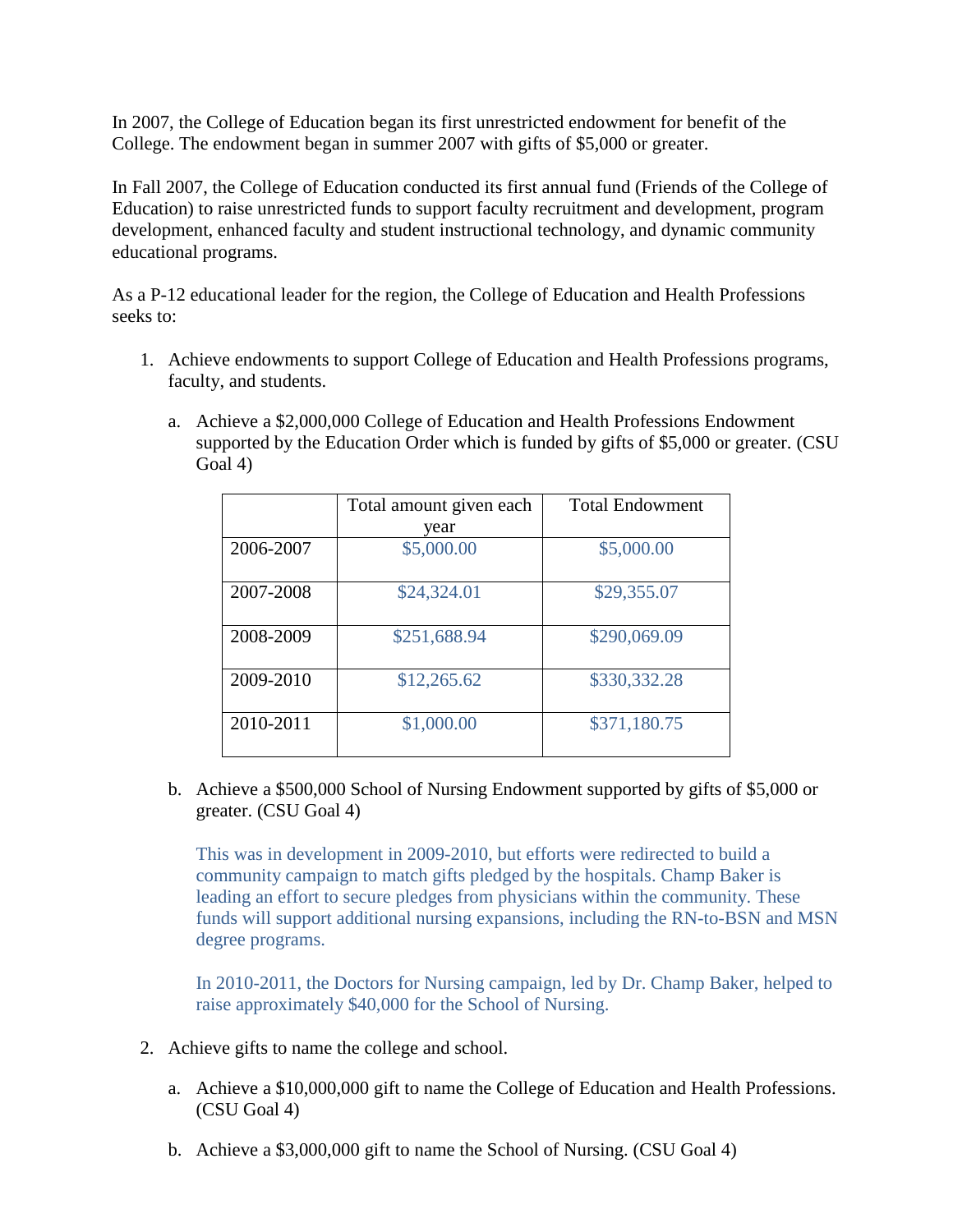- 3. Increase annual giving
	- a. Achieve a \$25,000 Friends of Education annual fund for the College of Education and Health Professions. (CSU Goal 4)

|           | Total amount given during AY |
|-----------|------------------------------|
| 2006-2007 | \$0.00                       |
| 2007-2008 | \$7,488                      |
| 2008-2009 | \$15,505                     |
| 2009-2010 | \$22,980                     |
| 2010-2011 | \$17,259.18                  |

b. Establish and achieve a \$15,000 Friends of Nursing annual fund for the College of Education and Health Professions. (CSU Goal 4)

In progress as part of the community nursing initiative. The plan is to raise these funds by developing alumni giving within the SON.

- c. Establish and achieve a \$5,000 Friends of the Health Sciences annual fund for the College of Education and Health Professions. (CSU Goal 4)
- 4. Increase number of donors.
	- a. Achieve 500 donors for the "Friends" of Education. (CSU Goal 4)

|           | Number of donors |
|-----------|------------------|
| 2006-2007 |                  |
| 2007-2008 | 55               |
| 2008-2009 | 51               |
| 2009-2010 | 62               |
| 2010-2011 | 51               |

- b. Achieve 200 donors for the "Friends" of Nursing. (CSU Goal 4)
- c. Achieve 50 donors for the "Friends" of the Health Sciences. (CSU Goal 4)
- 5. Increase funds to support faculty professional development and research. (CSU Goal 1 and Goal 4)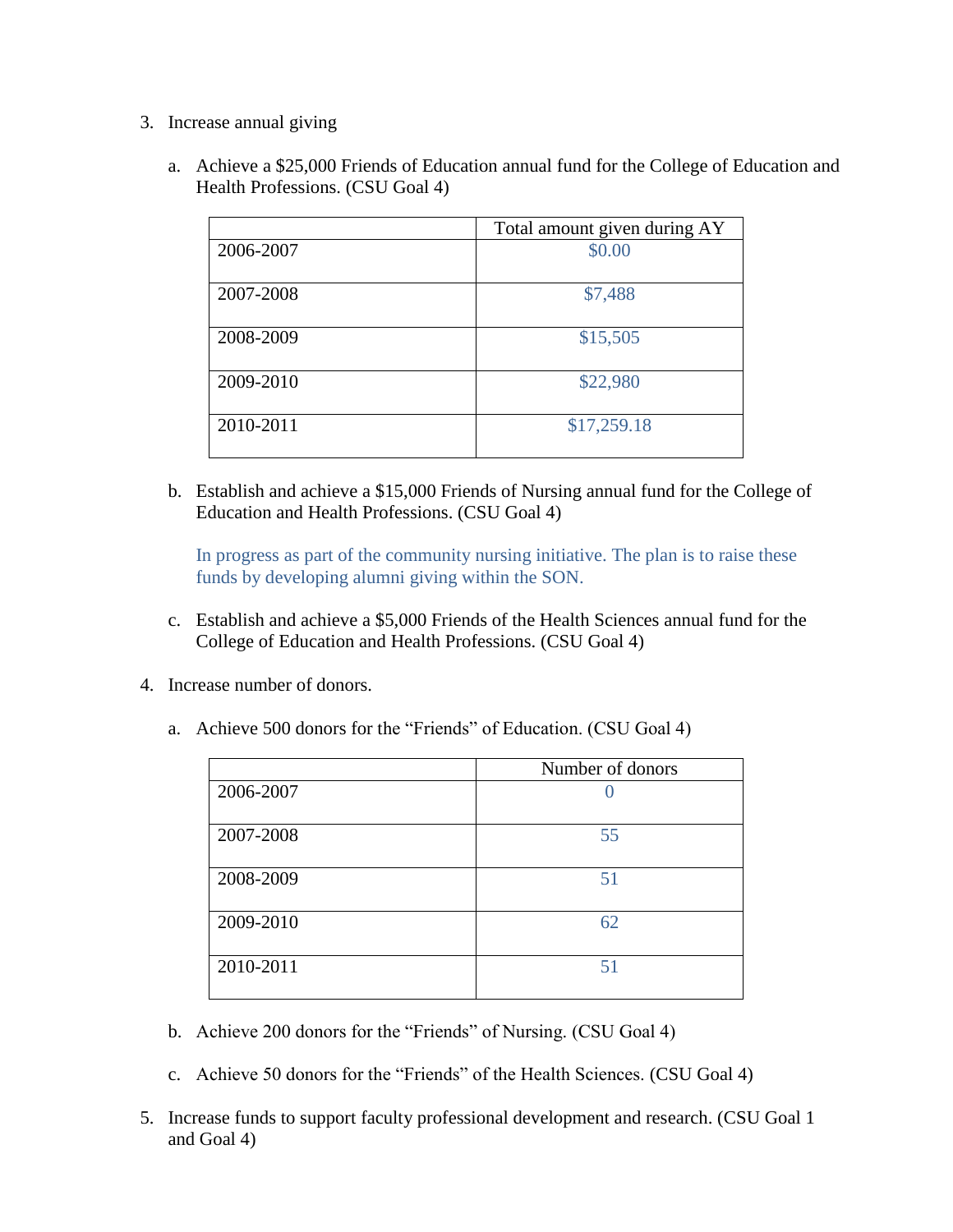### **Amount Available for Professional Development by Department**

|       | <b>CFL</b> | Teacher     | <b>HPEX</b> | <b>Nursing</b> | <b>COEHP</b> | Total     |
|-------|------------|-------------|-------------|----------------|--------------|-----------|
|       | funds      | Education   | funds       | funds          | (multiple)   | available |
|       |            | funds       |             |                | sources)     | for COEHP |
|       |            |             |             |                |              | Faculty   |
| 2006- | \$10,080   | \$9,249     |             |                | \$13,000     | \$40,117  |
| 2007  |            | $(\$7,788)$ |             |                |              |           |
|       |            |             |             |                |              |           |
| 2007- | \$9,818    | \$9,249     |             |                | \$15,000     | \$40,944  |
| 2008  |            | $(\$6,877)$ |             |                |              |           |
|       |            |             |             |                |              |           |
| 2008- | \$9,818    | \$9,249     |             |                | \$7,500      | \$31,895  |
| 2009  |            | $(\$5,328)$ |             |                |              |           |
|       |            |             |             |                |              |           |
| 2009- | \$9,229    | \$8,694     | \$1,410     | \$22,424       | \$37,500     | \$86,075  |
| 2010  |            | $(\$6,818)$ |             |                |              |           |
|       |            |             |             |                |              |           |
| 2010- | \$9,818    | \$9,249     | \$2,276     | \$23,535       | \$48,465     | \$93,343  |
| 2011  |            |             |             |                |              |           |
|       |            |             |             |                |              |           |

#### Allocation from State Funds (Amount available from Department Foundation Accounts)

### 6. Increase funds to support student travel for professional development. (CSU Goal 2 and Goal 4)

Funding for student travel comes from a source outside the college. Each college receives a student travel allotment based on student enrollment in the college. The table below shows the total funds available to the COEHP and the amount of student travel money distributed to students in each department. Occasionally, COEHP Student Travel Funds are supplemented by funds from department foundation accounts (amount noted in parentheses).

|           | <b>Total COEHP</b> | Funds      | Funds      | Funds       | Funds            |
|-----------|--------------------|------------|------------|-------------|------------------|
|           | Student            | awarded to | awarded to | awarded to  | awarded to       |
|           | Travel Funds       | <b>CFL</b> | Teacher    | <b>HPEX</b> | <b>Nursing</b>   |
|           | available          | students   | Education  | students    | students         |
|           |                    |            | students   |             |                  |
| 2006-2007 | \$5,845            | \$759      | \$4,954    |             |                  |
| 2007-2008 | \$7,120            | \$512      | \$6,608    |             |                  |
| 2008-2009 | \$6,680            | \$1,896    | \$4,784    | $\Omega$    |                  |
| 2009-2010 | \$7,810            | \$2,076    | \$5,734    | $\Omega$    | $\left($         |
|           |                    |            | $(\$641)$  |             |                  |
| 2010-2011 | \$6,426            | \$2,759    | \$1,349    | \$1,481     | $\left( \right)$ |
| 2011-2012 | \$6,592            | \$2,652    | \$4,005    |             |                  |

7. Increase external funding from grants and contracts. (CSU Goal 3 and Goal 4)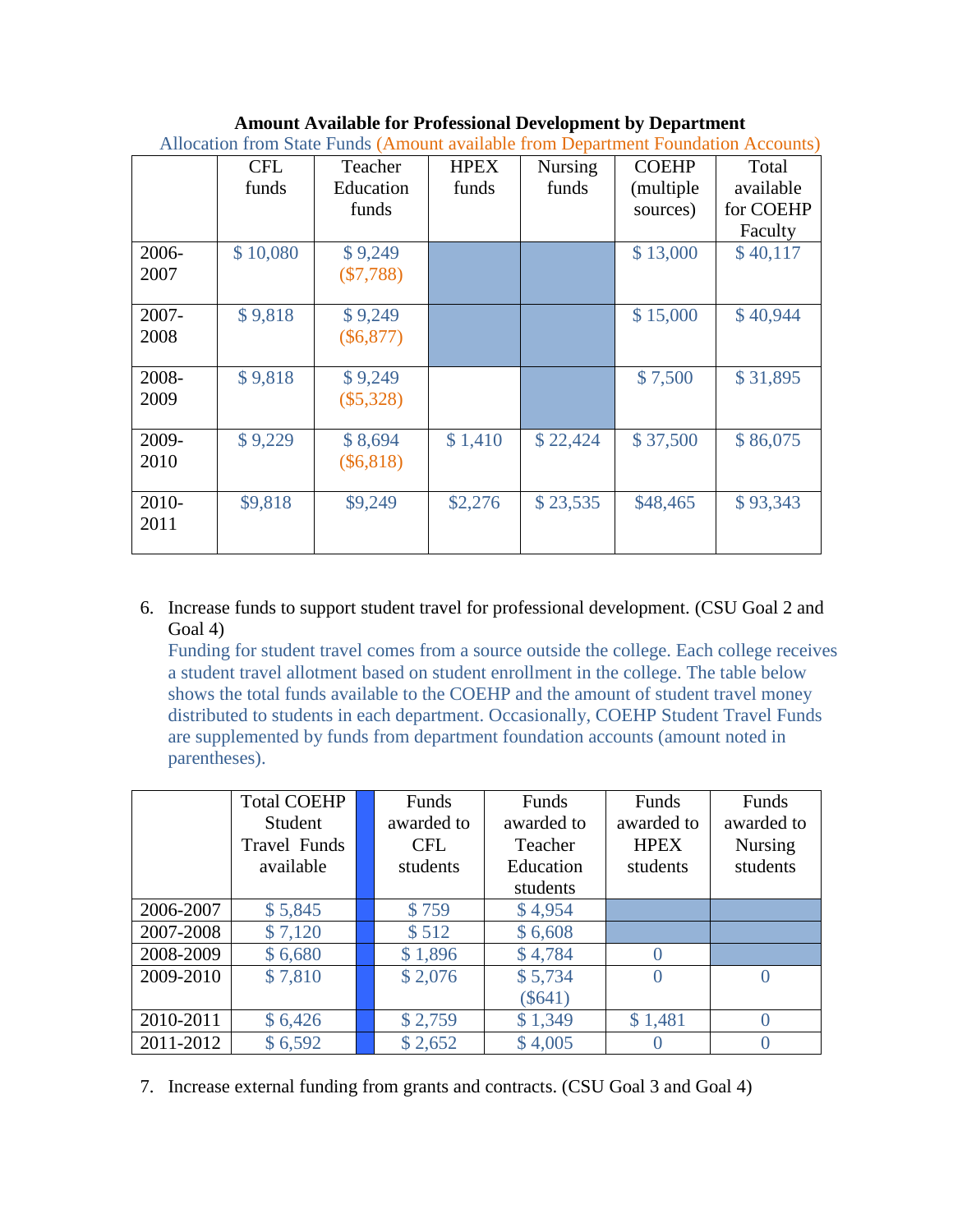|           | <b>CFL</b> | Teacher   | <b>HPEX</b> | . <del>. .</del><br><b>Nursing</b> | Outreach  | <b>COEHP</b> | <b>COEHP</b> |
|-----------|------------|-----------|-------------|------------------------------------|-----------|--------------|--------------|
|           |            | Education |             |                                    | Centers   |              | Total        |
| 2006-2007 |            |           |             |                                    |           |              | \$1,137,525  |
| 2008-2009 |            | \$20,185  |             |                                    | \$306,335 | \$953,000    | \$1,279,520  |
| 2009-2010 |            | \$4500    |             | \$1,229,529                        | \$952,029 | \$447,000    | \$2,633,058  |
| 2010-2011 | \$10,000   | \$266,413 |             | \$105,759                          | \$247,480 | \$40,500     | \$670,152    |

# **External Funding by Department**

### **Facilities**

As an educational leader for the region, the College of Education and Health Professions seeks to:

1. Outfit and continue to update all classrooms in Jordan Hall, Lumpkin Center, and Illges with state of the art instructional technology including an instruction computer, projection system, audio system, document camera, and smartboard technology. (CSU Goal 5)

#### **Classroom Technology Provided in the College of Education and Health Professions, Fall 2006- Spring 2011**

| $\beta$ pring $2011$                                      |                          |                  |                  |                  |                  |
|-----------------------------------------------------------|--------------------------|------------------|------------------|------------------|------------------|
| <b>Type of Technology</b>                                 | 2006-07                  | 2007-08          | 2008-09          | 2009-10          | 2010-11          |
|                                                           | $# Classrooms =$         | # Classrooms $=$ | # Classrooms $=$ | # Classrooms $=$ | # Classrooms $=$ |
|                                                           | 18                       | 18               | 18               | $23^*$           | $23^*$           |
| # Student Computers                                       | 124                      | 157              | 157              | $(167+24)$ 191   | 198              |
| <b>Instructor Workstations</b>                            | 18                       | 18               | 18               | $(19+4)$ 23      | 23               |
| <b>Networked Printers</b>                                 | 16                       | 17               | 17               | $(18=2)$ 20      | 21               |
| Data Projectors                                           | 17                       | 18               | 18               | $(19+6)$ 23      | 23               |
| Sound Systems                                             | 6                        | $\tau$           | 11               | $(11+4)$ 15      | 15               |
| <b>Document Cameras</b>                                   | $\overline{3}$           | 5                | 5                | $(5+0)$ 5        | 5 <sup>5</sup>   |
| <b>Wireless Presenters</b>                                | $\theta$                 | 18               | 18               | $(19+4)$ 23      | 23               |
| <b>Interactive Whiteboards</b>                            | $\overline{\mathcal{A}}$ | 6                | 8                | $(18+1)$ 19      | 19               |
| Classroom Performance/<br><b>Student Response Systems</b> |                          | $\overline{4}$   | 4                | $(4+1)$ 5        | 5                |

\* Shows inclusion of Illges Hall; does not include Clearview II. Second number in parentheses is technology added in Illges. Number of classrooms by building: Jordan Hall – 14 (06-09), 15 (09-10)

Lumpkin Center – 4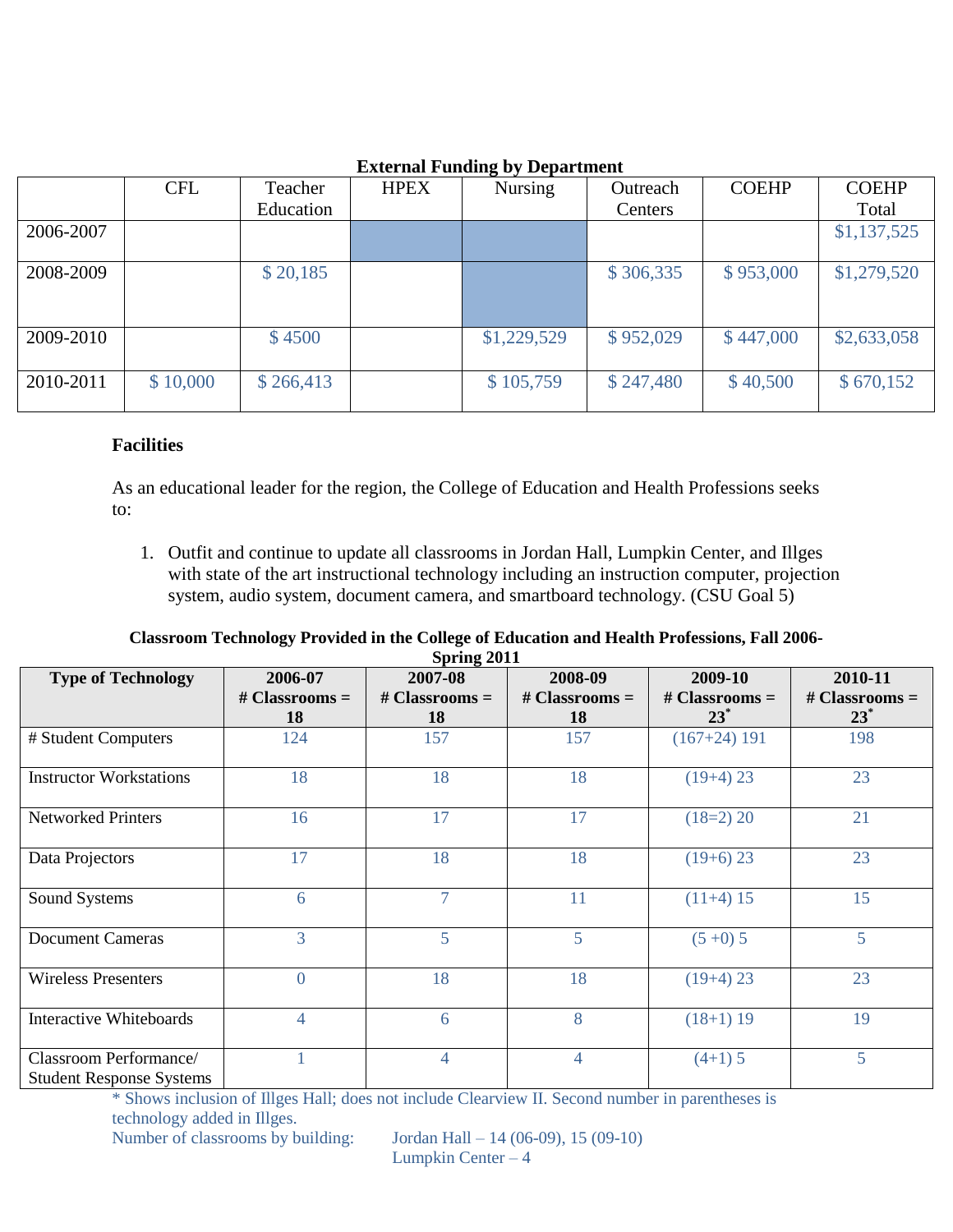In addition to acquiring new technology for classroom use, faculty have continued to receive computer and printer upgrades for their offices, and programs have enhanced their teaching and learning as well as their research capabilities through the addition of technology. In FY11, the college purchased 54 computers for classrooms and centers, for new faculty, and as replacement computers for existing faculty and staff. Beginning in 2010-2011, each faculty member has received an iPad. Other purchases in FY11 include specialized technology for the adaptive technology lab and special education classroom, two Visagraphs for reading education, a Bod Pod Body Composition tracking system for exercise science, three copiers, two scanners, five printers, a digital camera, and wireless keyboards and presenters. In addition, conference rooms in Jordan Hall were enhanced by adding computers and data projectors.

2. Enhance the technology capabilities in the College of Education and Health Professions Media Production Studio to include: state of the art video editing software, online streaming for COEHP content including classroom teaching and programming, portable video cameras with microphones for all classrooms, enhanced video components for each classroom instructional computer, two high definition monitors, and DVD production equipment. (CSU Goal 3 and Goal 5)

The College of Education and Health Professions Media Production Studio established the University's first streaming television network. The studio is responsible for creating the first "video classroom" in Jordan Hall 213. It is equipped with 3 PTZ cameras, remote computer and audio recording that is operated from the Studio. This facility has demonstrated, and maintained, the technology necessary to deliver on-demand and live programming to students, the local community and around the world. In FY11 COEHP purchased for the Studio a NewTek Tricaster and five hard drives.

The College of Education and Health Professions Media Production Studio has continued to develop education content for use in teaching/learning throughout the College and University. Informative education shows have been developed that highlight CSU faculty and students including such shows as: This Week in Space Science, Educational Forum, Counseling Now and others. All content is available in a number of platforms including iTunes, YouTube, and the On Demand website at [COEHP.TV.](http://coehp.tv/) The facility has streamed live content to the web since October of 2009 on a 24 hours/ 7 day a week schedule. The studio employs student assistants and graduate assistants to schedule, edit and produce high definition productions that faculty can use in their face-to-face class or online classes. In addition, the studio provides students with the opportunity to create projects and demonstrations for their classes. During 2010-2011, the studio was able to acquire new recording and streaming equipment that keeps pace with the latest innovation in television streaming. Finally, the studio has recorded hundreds of hours of content and 9 complete courses using classroom 213. This classroom was designed to augment the studio's effort to provide high quality recording for courses that can be used in a variety of setting and platforms.

3. Provide professional development to all faculty and staff on all instruction technology within the College of Education. (CSU Goal 5)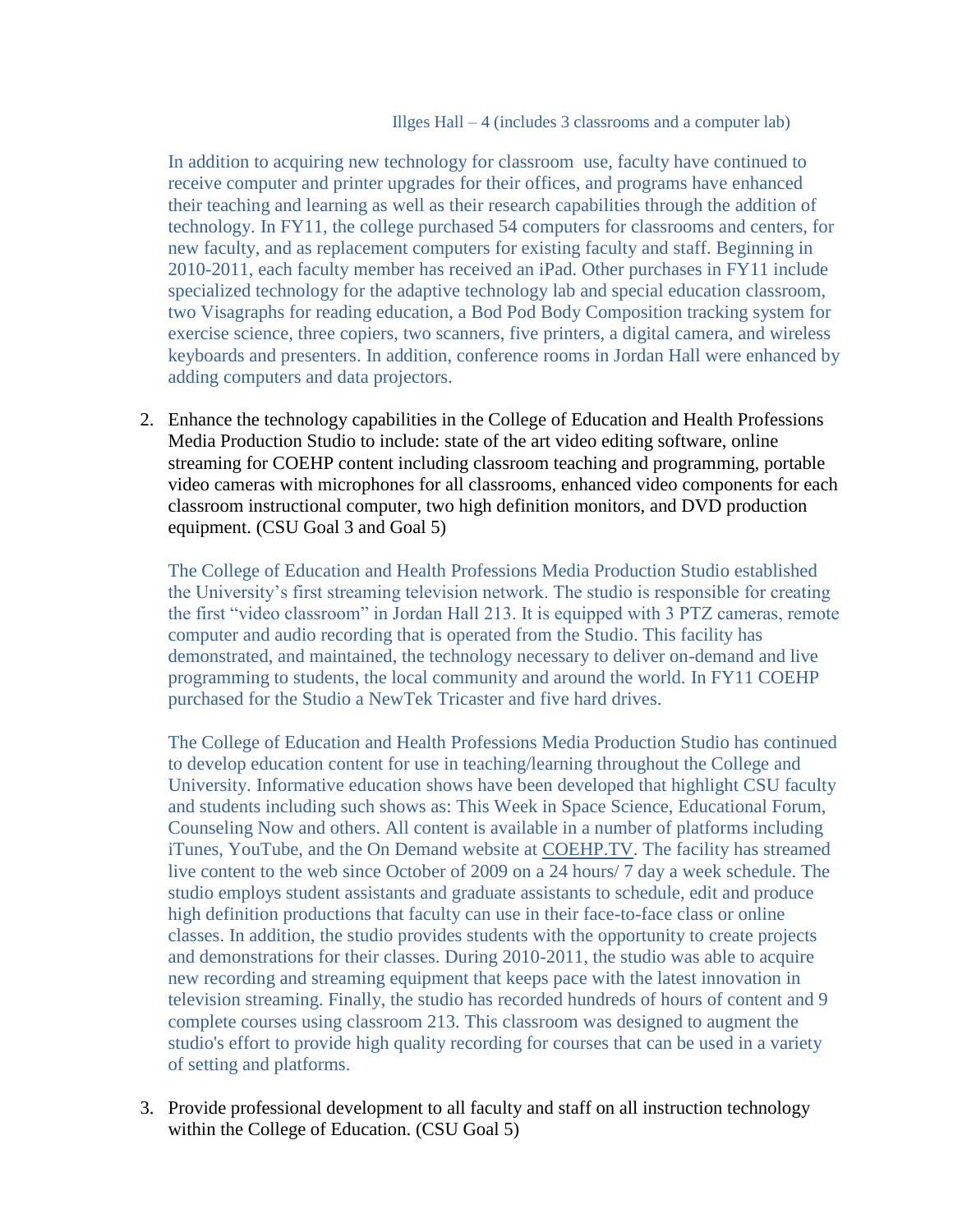From Spring 2009 to the beginning of Fall 2010, 12 technology workshops/trainings were provided for COEHP faculty and staff. Workshops/trainings provided instruction on using ActivBoards (Promethean), Photo Story, Movie Maker, Mimeo Interactive White Board, Podcasting, Digital Media, Video Podcasting, and E-Clickers. In addition, seven technology presentations were given in classes taught by COEHP faculty. The COEHP technology trainer/coordinator also assisted three faculty/staff with the development of online materials.

From Fall 2010 through Spring 2011, 10 workshops/trainings were provided for COEHP faculty and staff. Workshops/trainings provided instruction on Photo Story and Movie Maker, Integrating Interactive White Boards into Teaching and Learning, Video Production, Podcasting and Screencasting, and iPad Basics.

4. Create a new state-of-the-art Environmental Learning Center at Oxbow Meadows that is recognized a leader in the region. (CSU Goal 1 and Goal 3)

The new Environmental Learning Center at Oxbow Meadows was completed in Summer 2011. A grand opening was held on July 30, 2011 showcasing a new 8,000-plus squarefoot addition to the center. An 86-seat auditorium and more room for reptile and amphibian displays, both indoors and outdoors, are key elements of the new facility.

5. Increase number of classrooms in Jordan Hall. (CSU Goal 1 and Goal 2)

One classroom was added in Jordan Hall in 2009.

6. Increase number of 30+ classrooms in Jordan Hall. (CSU Goal 1 and Goal 2)

Two 30+ classrooms were added in Jordan Hall in 2009.

7. Create new front entrance to Jordan Hall. (CSU Goal 1 and Goal 2)

Front entrance renovations are scheduled to be completed in summer or fall 2011.

- 8. Expand the Coca-Cola Space Science Center.
	- a. Create a new addition of approximately 1000 square feet onto the Coca-Cola Space Science Center Center's existing lobby for additional exhibitions and functions. (CSU Goal 1 and Goal 2)

Plans for this addition were developed with Hecht Burdeshaw Architects. First funding proposal was submitted to McAllister & Quinn lobbyist firm in December 2009.

b. Create a new 8000 sq. ft. research and academic facility next to Coca-Cola Space Science Center Center's to include three educational 50 seat classrooms, three laboratories,10 faculty offices, and a large multi-purpose auditorium to enhance STEM related fields at CSU. (CSU Goal 1 and Goal 2)